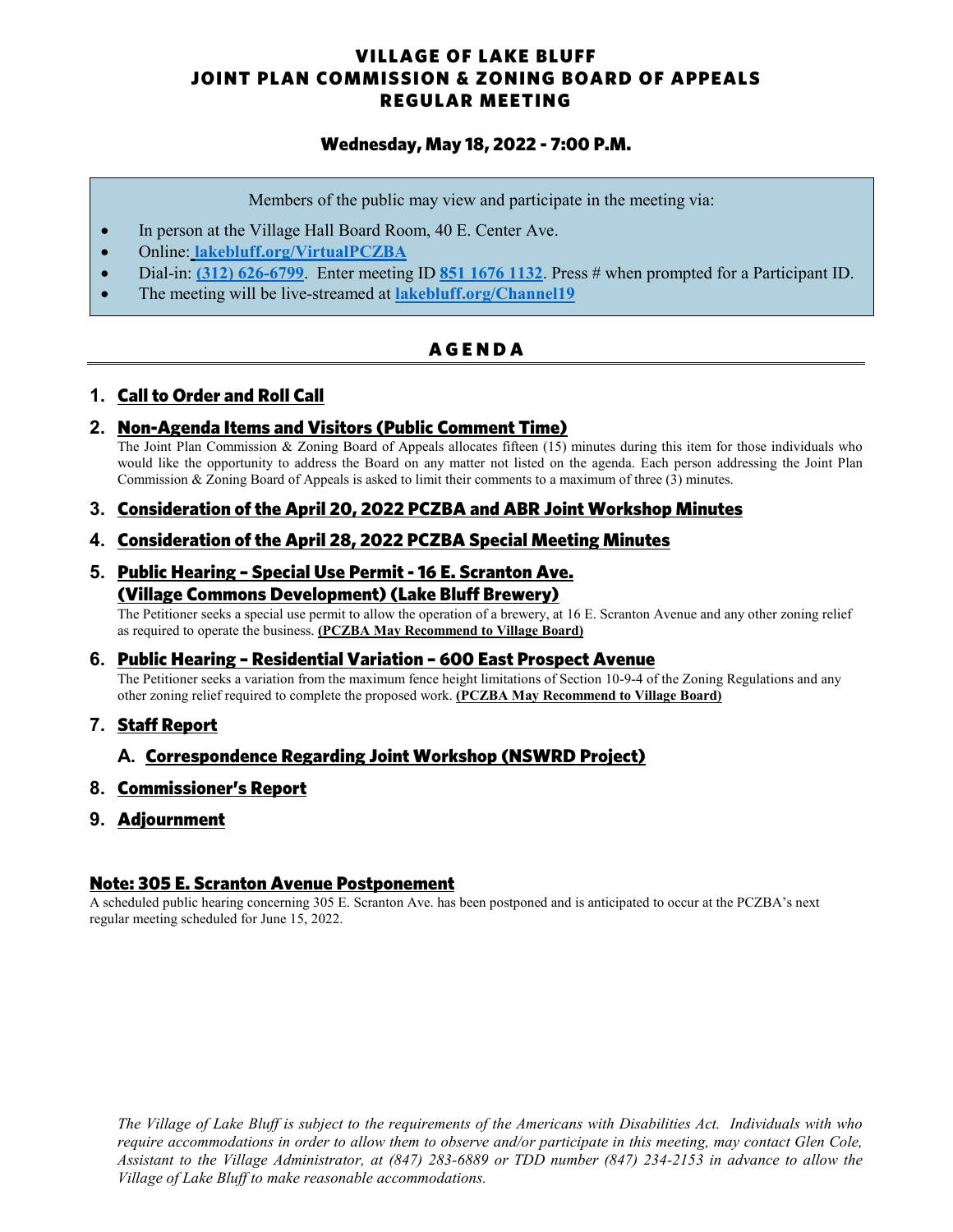

# Village of Lake Bluff, Illinois Joint Plan Commission and Zoning Board of Appeals (PCZBA)

## Purpose and Function

*\_\_\_\_\_\_\_\_\_\_\_\_\_\_\_\_\_\_\_\_\_\_\_\_\_\_\_\_\_\_\_\_\_\_\_\_\_\_\_\_\_\_\_\_\_\_\_\_\_\_\_\_\_\_\_\_\_\_\_\_*

The Village, similar to many communities, has a system of zoning and land use rules that reasonably restrict how land owners may use and improve their property. The Plan Commission and Zoning Board of Appeals (PCZBA) is an advisory body to the Village Board that promotes safety, health, convenience, comfort, morals, prosperity and general welfare of the public through these regulations. The PCZBA considers changes to the Village's zoning and land use rules and, where required by these rules, evaluates applications concerning specific development proposals. Most developments in the Village do not require prior review by the PCZBA, and most applications that are initially reviewed by the PCZBA are ultimately subject to approval by the Village Board of Trustees.

## Public Hearings

When the PCZBA undertakes its final action on an application, such as when it issues an approval or makes a recommendation to the Village Board, it is typically done in the context of a public hearing. Applicants and members of the public may appear on their own behalf or be represented by counsel. Other professionals such as architects, engineers, and land use planners often appear on behalf of an individual or in support of a particular application.

In Lake Bluff, public hearings commonly are conducted as follows:

- **1. Staff presentation.** Village Staff provide a brief introduction and explanation of the application in view of the Village's zoning rules.
- **2.** Applicant presentation. The applicant presents their case and all evidence supporting their request. The applicant must demonstrate that the application meets each of the standards applicable to the type of relief requested.
- **3. Board questions Applicant (no deliberation).** The PCZBA will question the applicant about their application. There is no deliberation at this point in the hearing.
- **4. Testimony from the public.** Any person attending the hearing may present regarding the application. (Testimony may also be submitted in writing prior to the meeting.)
- **5. Applicant answers objections and responds to testimony.** PCZBA members and members of Staff may also ask questions and make comments regarding the application under consideration.
- **6. Deliberation by PCZBA.** Upon conclusion of the presentations, unless a continuance is granted, the PCZBA deliberates and renders a decision. Decisions on each type of relief are by separate motion. A decision on more than one request of the same type may be made by a single motion.

## Public Notice

The Village provides notice on behalf of applicants between 30 and 15 days prior to the date of a hearing. Notice is given by publication in the *Lake County News-Sun* and, where an application concerns a specific property, by notifying all property owners within 300 feet of the subject property based on the listed owner in Lake County's property tax records. The Village also routinely publishes hearing notices on the Village website (lakebluff.org), in the Village's weekly e-newsletter, and at Village Hall.